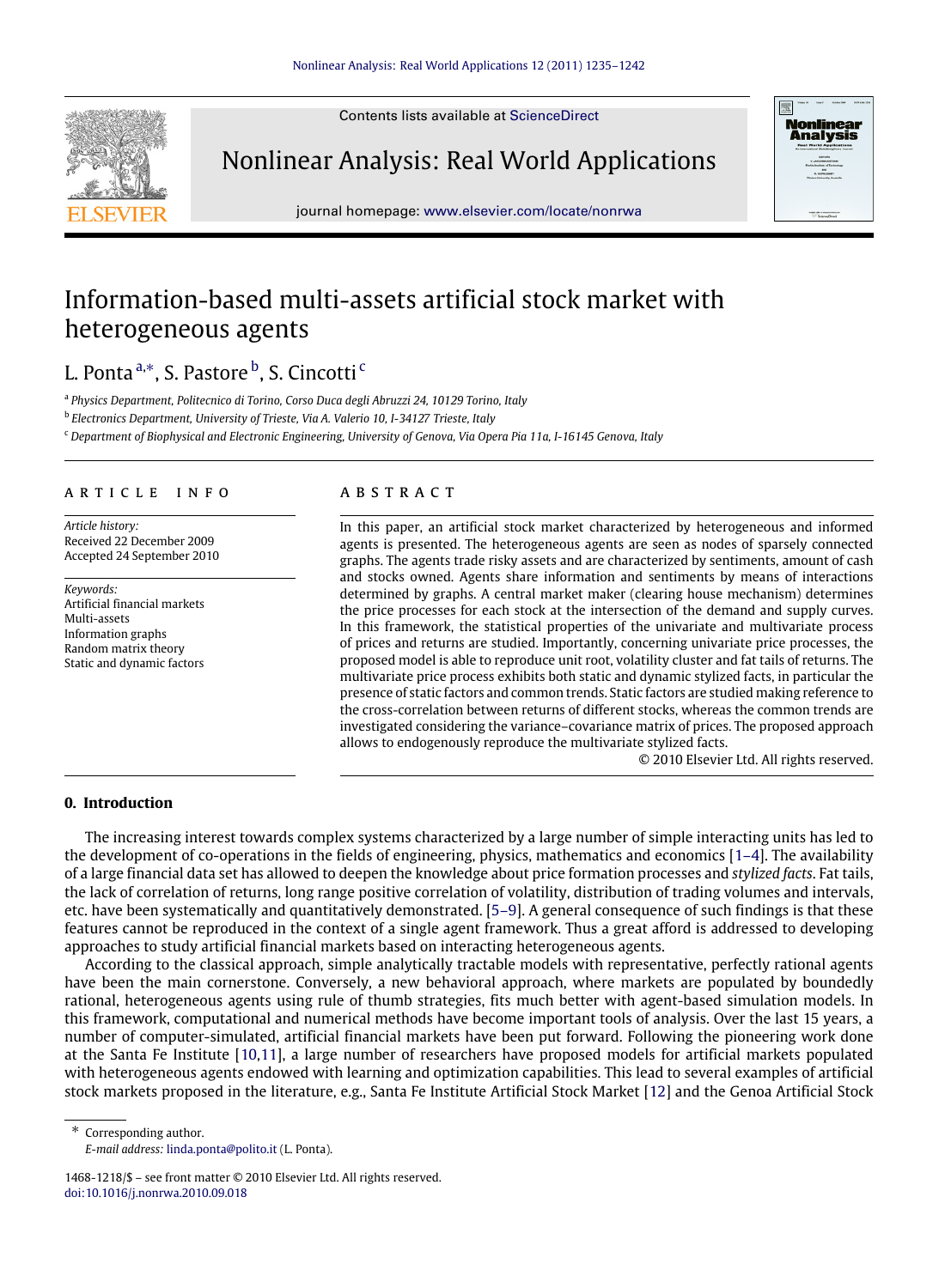Market (GASM) [\[13–15\]](#page--1-5). LeBaron [\[16\]](#page--1-6) offers a review of recent work in this field. Generally speaking, in the framework of artificial stock markets, attention has been focused mostly on single asset artificial stock markets, in order to understand and reproduce the stylized-facts of univariate price processes. Only recently, an extension to a multi-asset environment populated by zero-intelligence traders has been proposed. Computational experiments pointed out the possibility to reproduce some stylized facts both in terms of the single price process and of the aggregate behavior. However, results suggested a reduced capability in reproducing the well known unitary root stylized fact, as it was obtained only in the presence of exogenous cash inflow.

This limitation can be overcame employing recent results on a single-asset artificial stock market based on information propagation [\[17\]](#page--1-7). Indeed, the information-based artificial stock market was able to reproduce the main stylized facts of univariate financial time-series (including unitary root) in an endogenous framework [\[17\]](#page--1-7). This paper deals with a multi-asset framework, where the heterogeneous agents are seen as nodes of sparsely connected graphs. The market is characterized by different types of stocks, where agents trade risky assets in exchange for cash. Each agent is characterized by sentiments besides the amount of cash and of assets owned. Moreover, agents share their sentiments by means of interactions that are determined by graphs. Agents are subject to a portfolio choice on number and type of risky securities. The allocation strategy is based on sentiments and wealth. A central market maker (clearing house mechanism) determines the price processes for each stock at the intersection of the demand and supply curves.

The validation method followed in this paper is the capability of the information-based artificial stock market to reproduce the stylized facts for univariate and multivariate price processes. Concerning univariate processes, three main stylized facts are taken as reference: unitary root of price processes, fat-tail distribution of returns and volatility clustering. The multi-assets environment offers a new set of stylized facts for validation, i.e., the statistical properties of crosscorrelation matrices of returns [\[18–23\]](#page--1-8) and of variance–covariance matrices of prices [\[24\]](#page--1-9), that make reference to static and dynamic factors, respectively.

The computational experiments discussed in this paper show that the main statistical properties of univariate and multivariate price processes are reproduced in an endogenous framework. This points out the importance of connection structure among the agents. It is worth remarking on the importance of this result, as for the first time, an artificial stock market reproduces endogenously all these features.

The paper is organized as follows: Section [1](#page-1-0) presents the model, Section [2](#page--1-10) shows the model validation and the discussion of results and Section [3](#page--1-11) provides the conclusion of the study.

#### <span id="page-1-0"></span>**1. Model**

In this section, the model of an informed multi-assets artificial stock market is presented. The model makes reference to the Genoa Artificial Stock Market—GASM. Heterogeneous and informed agents trade risky assets in exchange for cash depending on the interactions among agents. They are modeled as liquidity traders, i.e., the decision making process is constrained by the finite amount of financial resources (cash + stocks) they own. At the beginning of the simulation, cash and stocks are distributed randomly among agents.

#### *1.1. Agents' world and sentiments*

Let *K* be the number of assets, *k* denote the particular asset and *S k i* be the sentiment of agent *i* about the asset *k*.

Let*I* be the number of agents organized in *N* groups homogeneous for information and wealth, according to a Zipf law. The *n*-th group has rank *n* and is composed by *n* agents, so that the total number *I* of agents is equal to *N*(*N*+1)/2. The importance of each agent is approximately inversely proportional to its rank and all the parameters of the agents are calculated according to such a ranking, including the initial endowment of cash and assets. For each stock an agent is randomly connected to a set of other agents whose number and strength (of the connection)  $g_{ij}^k$  are inversely proportional to his rank, i.e., richer agents influences a larger number of agents with a higher strength. Consequently, the output degree distributions over the nodes are set to power laws and the input degree distributions result in power laws too.

Each agent has a different belief about the *K* assets depending on his rank. For each asset, the agents are organized according to a directed random graph, where the agents are the nodes and the branches represent the interactions among agents. The graphs are responsible for the changes in agent's sentiments. The graphs are directed, i.e., the interactions are assumed unidirectional (i.e., if agent *j* influences agent *i* it does not necessarily mean that agent *i* influences agent *j*) and characterized by a strength  $g^k_{ji}$ , assumed a positive real number. Generally speaking, due to the presence of a directed graph, both an output node degree, related to the output branches of a given node, and an input node degree, related to the input branches, should be defined.

At each time step *h*, information is propagated through the market and sentiments  $S_i^k$  of agent *i* are updated.  $S_i^k$  are real numbers in the interval [−1, 1]. Let  $\Im^k_i$  be the set of agents that influence the behavior of agent *i* for the asset *k* and  $p^k$  the market price of the risky asset *k*. The new sentiments  $S_i^k$  of agent *i* for each asset are functions of the previous sentiments, of the influence of interacting agents, of the log return (market feedback) and of average sentiment of the agent about the market behavior. The expression is

$$
S_i^k(h) = F[\alpha_{1,i}S_i^k(h-1) + \alpha_{2,i}\hat{S}_i^k(h-1) + \alpha_{3,i}r^k(h-1) + \alpha_{4,i}\tilde{S}_i(h-1)]
$$
\n(1)